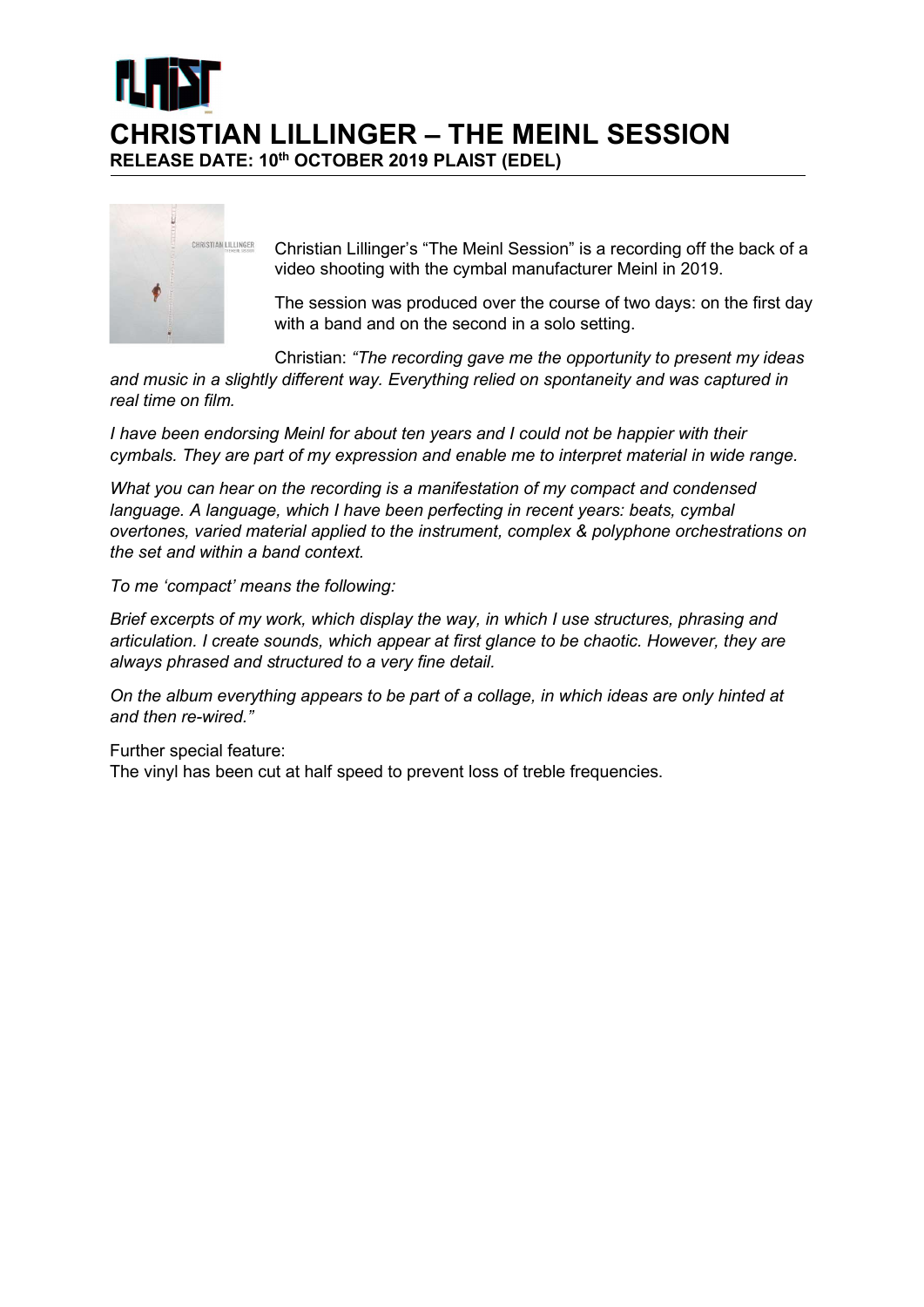## Setting I

This is a beat improvisation with different layers, which I played live like a sample. Different layers at the same time. The accents on the bell are inspired by rap music.

## Setting II

This is a process working with overtones. I tap the overtones of the cymbals and make them chime immediately after the hit.

# C O R

This is a piece, which I played with my band GRUND.

The structure and melody are polyrhythmic and include different feels. On top of that there are collective solo parts.

The interpretation with bass and synthesizer – allowing for more compact and beat-like expression – create a more futuristic fusion character.

#### Setting III

This is another improvised beat containing several layers and countless ghost notes creating a sound behind the sound.

#### P l a s t I c

This is a complex melody structure comprising bars of 4/4, 5/16, 3/4, 4/4, 4/4, 5/16, 3/4, 4/4, 5/8 time signatures. Over the top of this there are collective solos, through which the form gets stretched and expanded.

#### Setting IV

This is a flowing, extremely articulated and phrased improvisation playing with extreme tempi and orchestration.

## A. S. G.

This piece takes the structure of "Als Sozialist Geboren" offering countless opportunities for solos through several changes and expansions.

## Setting V (for Eldh)

This is an idea for a beat by Petter Eldh based on 6 against 7 beats. My interpretation is based on 6, 7, quarter or semi notes or all the above at the same time. This is accompanied by intermittent sixteenth notes played with the right hand.

#### K o m a K a l i

This is a title of the album KOMA SAXO. The entire song was created by Eldh, Sandsjö and me through improvisation.

#### Setting VI

This is a conceptual improvisation with egg slicer and chopsticks. Everything becomes a meta-instrument.

## Setting VI

This is an expanded version of my work with cymbal overtones.